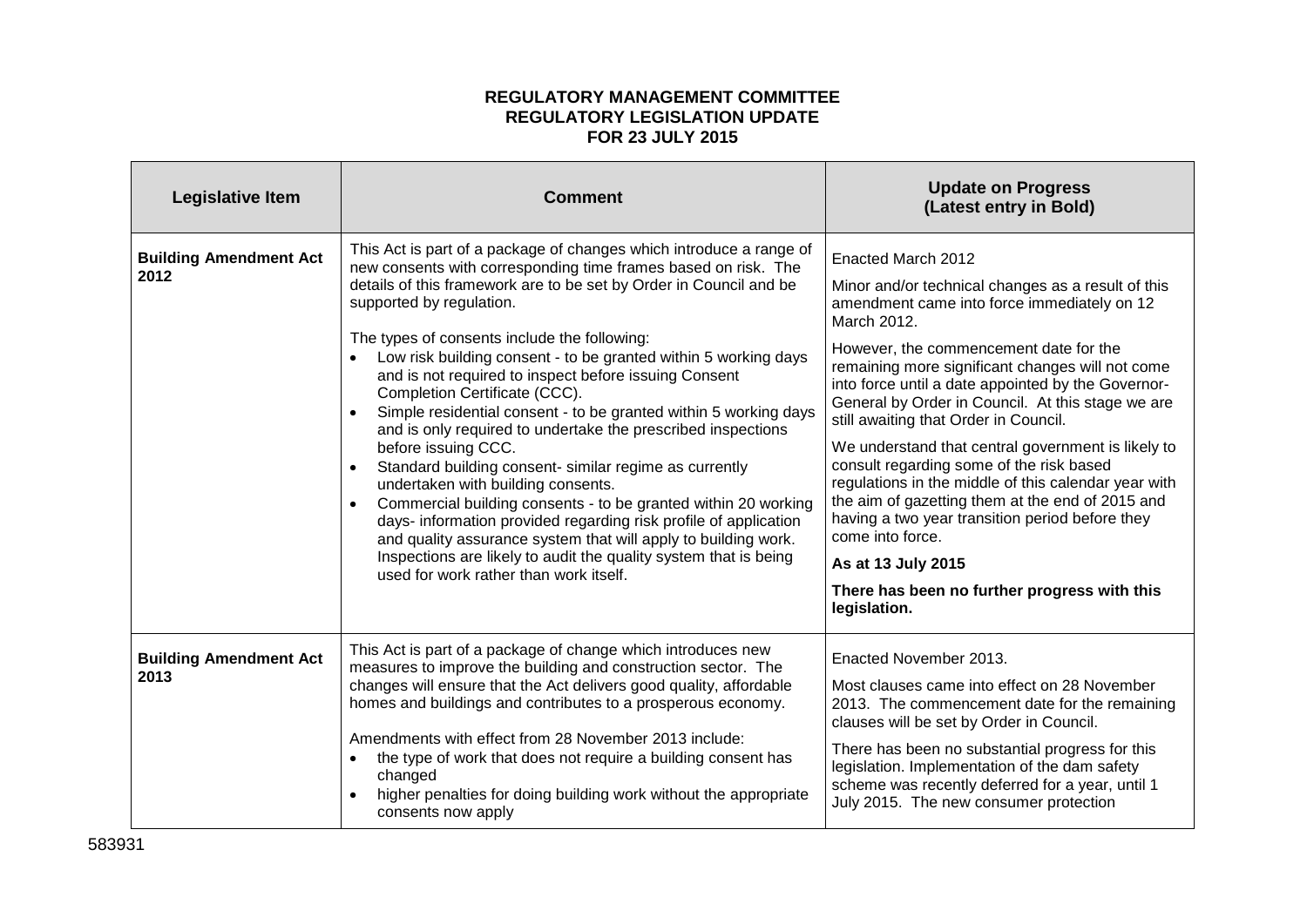| <b>Legislative Item</b>                                                        | <b>Comment</b>                                                                                                                                                                                                                                                                                                                                                                                                                                                                                                                                                                                                                                                                                                                                                                                                                                                                                                                                                                                                                                                                                                                     | <b>Update on Progress</b><br>(Latest entry in Bold)                                                                                                                                                                                                                                                                                                                                                                                                                                                                                                                                                                                                                  |
|--------------------------------------------------------------------------------|------------------------------------------------------------------------------------------------------------------------------------------------------------------------------------------------------------------------------------------------------------------------------------------------------------------------------------------------------------------------------------------------------------------------------------------------------------------------------------------------------------------------------------------------------------------------------------------------------------------------------------------------------------------------------------------------------------------------------------------------------------------------------------------------------------------------------------------------------------------------------------------------------------------------------------------------------------------------------------------------------------------------------------------------------------------------------------------------------------------------------------|----------------------------------------------------------------------------------------------------------------------------------------------------------------------------------------------------------------------------------------------------------------------------------------------------------------------------------------------------------------------------------------------------------------------------------------------------------------------------------------------------------------------------------------------------------------------------------------------------------------------------------------------------------------------|
|                                                                                | a number of terms and definitions have been changed<br>$\bullet$<br>Councils have increased authority to restrict entry to buildings<br>$\bullet$<br>that may be near to buildings that are dangerous. This will<br>require Council's dangerous building policy to be reviewed and<br>consulted on within a reasonable period<br>MBIE has more power to hold building consent authorities to<br>$\bullet$<br>account, and<br>the way dams are defined and measured has changed.<br>$\bullet$<br>Other changes to take effect in mid-2014 include: changes to the<br>dam safety scheme and new consumer protection measures.<br>Most of these changes relate to Territorial Authority Building<br>functions or consumer protection. However if required, appropriate<br>changes will be made to the Kapiti Coast District Council Building<br>Control Authority Quality Assurance Manual.                                                                                                                                                                                                                                           | measures will come into force by Order in Council,<br>although there is no indication when such an Order<br>may be made.<br>As at 13 July 2015<br>Nothing further to report regarding<br>implementation of this legislation.                                                                                                                                                                                                                                                                                                                                                                                                                                         |
| <b>Building (Earthquake-</b><br>prone buildings)<br><b>Amendment Bill 2013</b> | The key components of this Bill are:<br>To require territorial authorities to undertake seismic capacity<br>assessment of all non-residential and multi-storey/multi-unit<br>residential buildings (as currently defined in section 122 of Building<br>Act) in their districts within five years from commencement, using a<br>methodology specified and published by the Ministry of Business<br>Innovation and Employment (MBIE).<br>Territorial authorities to prioritise for assessment according to a<br>$\bullet$<br>framework to be specified and published by MBIE.<br>Territorial authorities to provide the results of the assessments<br>$\bullet$<br>to the relevant building owner.<br>Owners will be able to provide an engineering assessment as<br>specified by MBIE if they disagree with the territorial authorities'<br>assessment.<br>There will be a National Register on earthquake prone buildings<br>$\bullet$<br>held by MBIE that will be able to be searched by public.<br>There will also be the ability for owners to seek exemptions<br>from these requirements from the territorial authorities and | The Bill received its First Reading on 5 March 2014<br>and was referred to the Local Government and<br><b>Environment Select Committee. Submissions</b><br>closed on 17 April 2014. The select committee was<br>due to report on the Bill to Parliament on, or before,<br>5 September 2014.<br>Recent comments from government ministers have<br>mentioned changes to the Bill to modify the<br>timeframes and types of buildings that may be<br>impacted.<br>The Local Government and Environment Select<br>Committee report is now due on 30 July 2015.<br>There are likely to be significant changes to this bill<br>as a result of the select committee process. |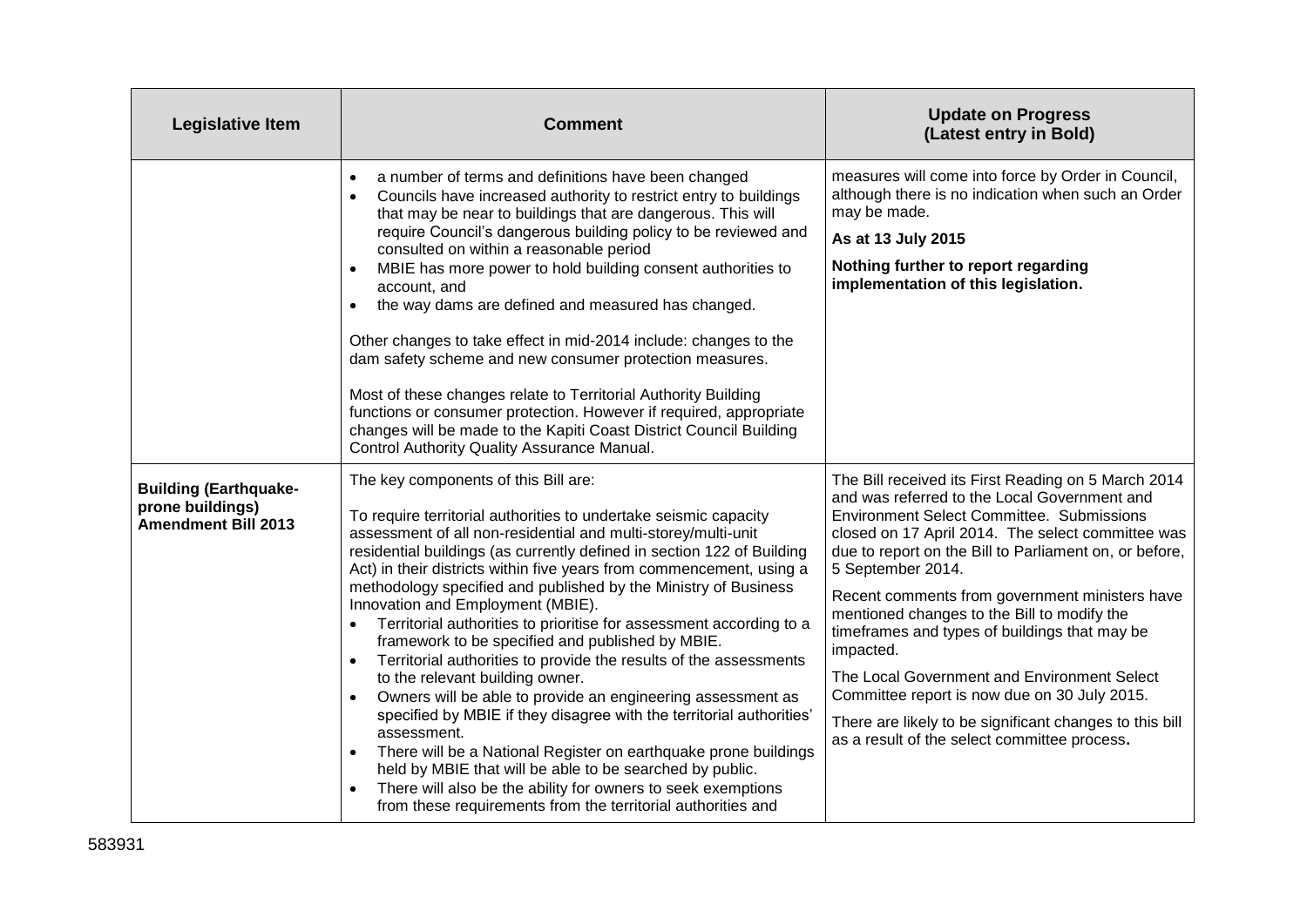| <b>Legislative Item</b>                                                          | <b>Comment</b>                                                                                                                                                                                                                                                                                                                            | <b>Update on Progress</b><br>(Latest entry in Bold)                                                                                                                                                                     |
|----------------------------------------------------------------------------------|-------------------------------------------------------------------------------------------------------------------------------------------------------------------------------------------------------------------------------------------------------------------------------------------------------------------------------------------|-------------------------------------------------------------------------------------------------------------------------------------------------------------------------------------------------------------------------|
|                                                                                  | special provisions for heritage buildings.                                                                                                                                                                                                                                                                                                | As at 13 July 2015                                                                                                                                                                                                      |
|                                                                                  |                                                                                                                                                                                                                                                                                                                                           | The Local Government and Environment Select<br>Committee released their report on this Bill and<br>submissions from previous submitters were<br>due by 16 July 2015. See paper on the agenda<br>for the detail of this. |
| <b>Weathertight Homes</b><br><b>Resolution Services</b><br><b>Amendment Bill</b> | This bill was introduced into Parliament on 23 February 2015 and<br>deals with the following matters<br>Assists claimants in similar circumstances as the Osborne's<br>$\bullet$<br>receive the benefits of the Supreme Court decision(this was<br>regarding timing of work)                                                              | This bill has been referred to the Local Government<br>and Environment Select Committee. This bill is not<br>likely to have any significant impact on the claims<br>received by this Council.                           |
|                                                                                  | Deals with uncertainty of claimants when legislation                                                                                                                                                                                                                                                                                      | As at 13 July 2015                                                                                                                                                                                                      |
|                                                                                  | timeframe expires<br>Clarifies standing of regulations that have been recently gazetted                                                                                                                                                                                                                                                   | The select committee report is due on 30 July<br>2015.                                                                                                                                                                  |
| Food Act 2014                                                                    | The Food Act 2014 introduces some fundamental changes to NZ's<br>domestic food regulatory regime. The Act has come about through<br>research conducted since 2003 as part of the Domestic Food<br>Review - only the second review of the domestic food sector in                                                                          | The Food Bill received Royal Assent on 6 June<br>2014. The Food Act 2014 will come fully into force<br>on 1 March 2016 unless brought into force earlier<br>through an Order in Council.                                |
|                                                                                  | over 30 years. Through a risk-based approach, it seeks to:<br>clarify the role of regulators,<br>$\bullet$<br>remove the need for local bylaws, by having a single set of<br>$\bullet$<br>rules for training, registration and other food safety aspects, and<br>improve compliance and enforcement.<br>$\bullet$                         | A report providing an overview of the Food Act<br>2014 was provided to the 2 October 2014 meeting<br>of this Committee.                                                                                                 |
|                                                                                  |                                                                                                                                                                                                                                                                                                                                           | As at 13 July 2015                                                                                                                                                                                                      |
|                                                                                  | Where appropriate these new requirements will be reflected (once<br>we have the detail of the associated regulations) in the<br>Environmental Health quality assurance system.                                                                                                                                                            | Nothing further to report regarding<br>implementation of this legislation.                                                                                                                                              |
| <b>Fencing of Swimming</b><br>Pools Act 1987                                     | The Government is changing the Fencing of Swimming Pools Act<br>1987 (the Act) to strike a better balance between protecting young<br>children from drowning in home pools and making the Act more<br>workable for pool owners and local councils. The changes take into<br>account 392 submissions received from safety groups, the pool | The Government intends to introduce a Bill into<br>Parliament to amend the Fencing of Swimming<br>Pools Act 1987.                                                                                                       |
|                                                                                  |                                                                                                                                                                                                                                                                                                                                           | The timing of the changes will depend on the                                                                                                                                                                            |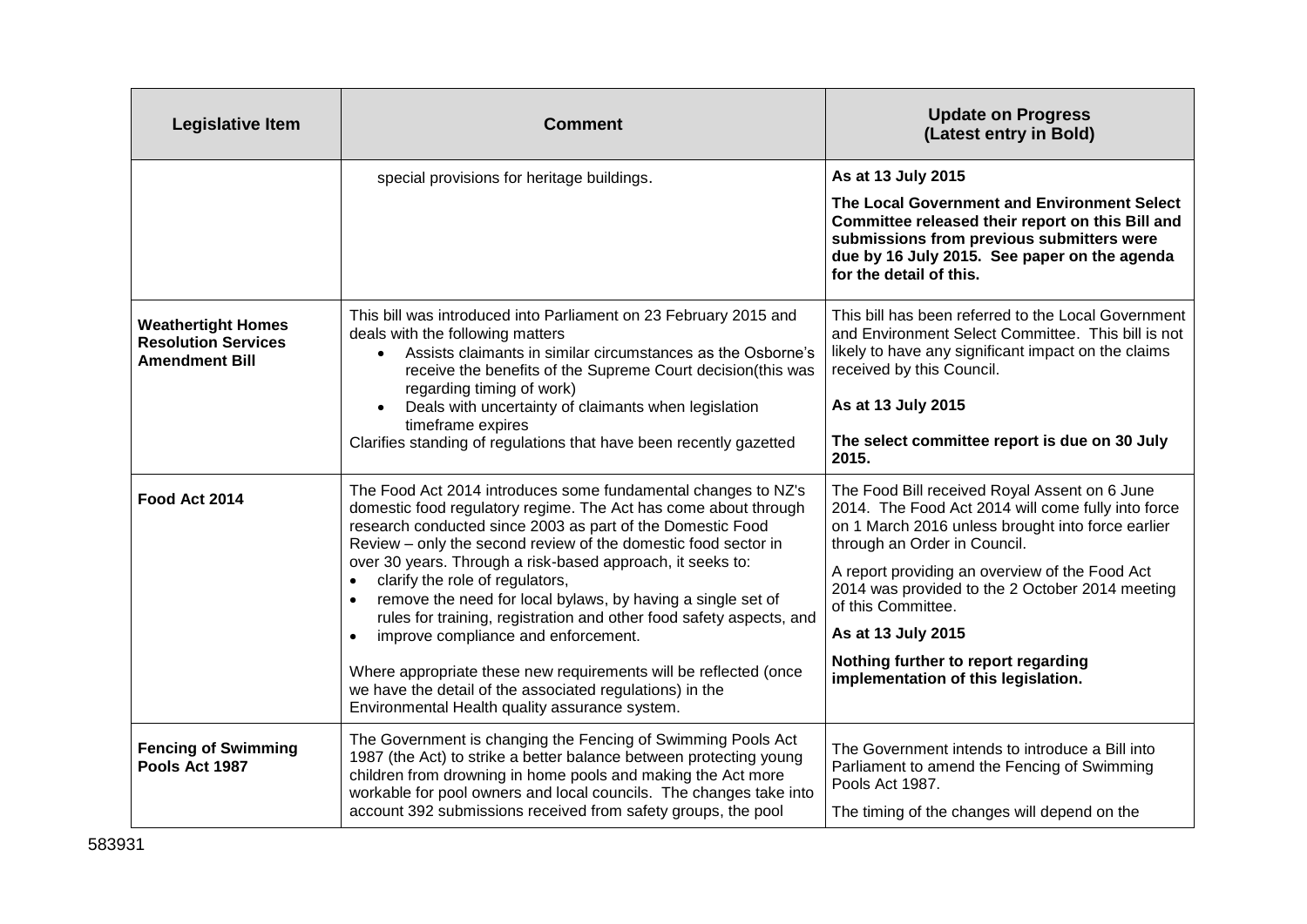| Legislative Item | <b>Comment</b>                                                                                                                                                                                                                                                                                                                                                                                                                                                                                                                                                                                                                                                                                                                                                                                                                                                                                                                                                                                                                                                                                                                                                                                                                                                                                                                                                                                                                                                                                                                                                                                                                                                                                                                                                                                                                                                                                | <b>Update on Progress</b><br>(Latest entry in Bold)                                                                                                                                                                                                                                                                                                                               |
|------------------|-----------------------------------------------------------------------------------------------------------------------------------------------------------------------------------------------------------------------------------------------------------------------------------------------------------------------------------------------------------------------------------------------------------------------------------------------------------------------------------------------------------------------------------------------------------------------------------------------------------------------------------------------------------------------------------------------------------------------------------------------------------------------------------------------------------------------------------------------------------------------------------------------------------------------------------------------------------------------------------------------------------------------------------------------------------------------------------------------------------------------------------------------------------------------------------------------------------------------------------------------------------------------------------------------------------------------------------------------------------------------------------------------------------------------------------------------------------------------------------------------------------------------------------------------------------------------------------------------------------------------------------------------------------------------------------------------------------------------------------------------------------------------------------------------------------------------------------------------------------------------------------------------|-----------------------------------------------------------------------------------------------------------------------------------------------------------------------------------------------------------------------------------------------------------------------------------------------------------------------------------------------------------------------------------|
|                  | industry, local councils, pool owners and others during public<br>consultation.<br>The current Act provides little guidance on how councils approach<br>inspections and exemptions and as a result there is no national<br>uniformity. The Ministry of Business, Innovation and Employment<br>(MBIE) website states that councils will benefit from reduced costs<br>and uncertainty by:<br>clearer requirements for restricting access to pools,<br>$\bullet$<br>enforcement tools designed to encourage voluntary<br>$\bullet$<br>compliance, with councils having the power to issue warning<br>notices and ultimately infringement notices,<br>councils being required to inspect swimming pools at least<br>every five years,<br>and<br>clarification that councils are not required to locate and inspect<br>$\bullet$<br>spa pools and portable pools - but may inspect properties they<br>believe contain non-compliant spa pools and portable pools.<br>Other changes to note include:<br>clearer requirements for restricting access to swimming pools,<br>$\bullet$<br>child-resistant spa pools will no longer require an additional<br>$\bullet$<br>means of restricting access,<br>retailers will be required to inform people who purchase spa<br>$\bullet$<br>pools and portable pools of their obligations,<br>portable pools will be exempt if they are shallower than 300mm<br>- a depth of pool that is generally practical to empty after each<br>use.<br>garden ponds and other water hazards will be exempt if they<br>$\bullet$<br>are not intended for swimming, and<br>powers are created for councils to issue infringement notices<br>and \$500 fee for persons not complying with a notice to remedy<br>a breach of the Act.<br>Where appropriate these new requirements will be reflected in (1)<br>KPI's and (2) the yet to be developed Compliance Monitoring | Government's legislative priorities and the<br>parliamentary process. The parliamentary process<br>will include the Bill being referred to a select<br>committee - normally for six months.<br>In the meantime, councils and pool owners must<br>comply with the current Act.<br>As at 13 July 2015<br>Nothing further to report regarding<br>implementation of this legislation. |